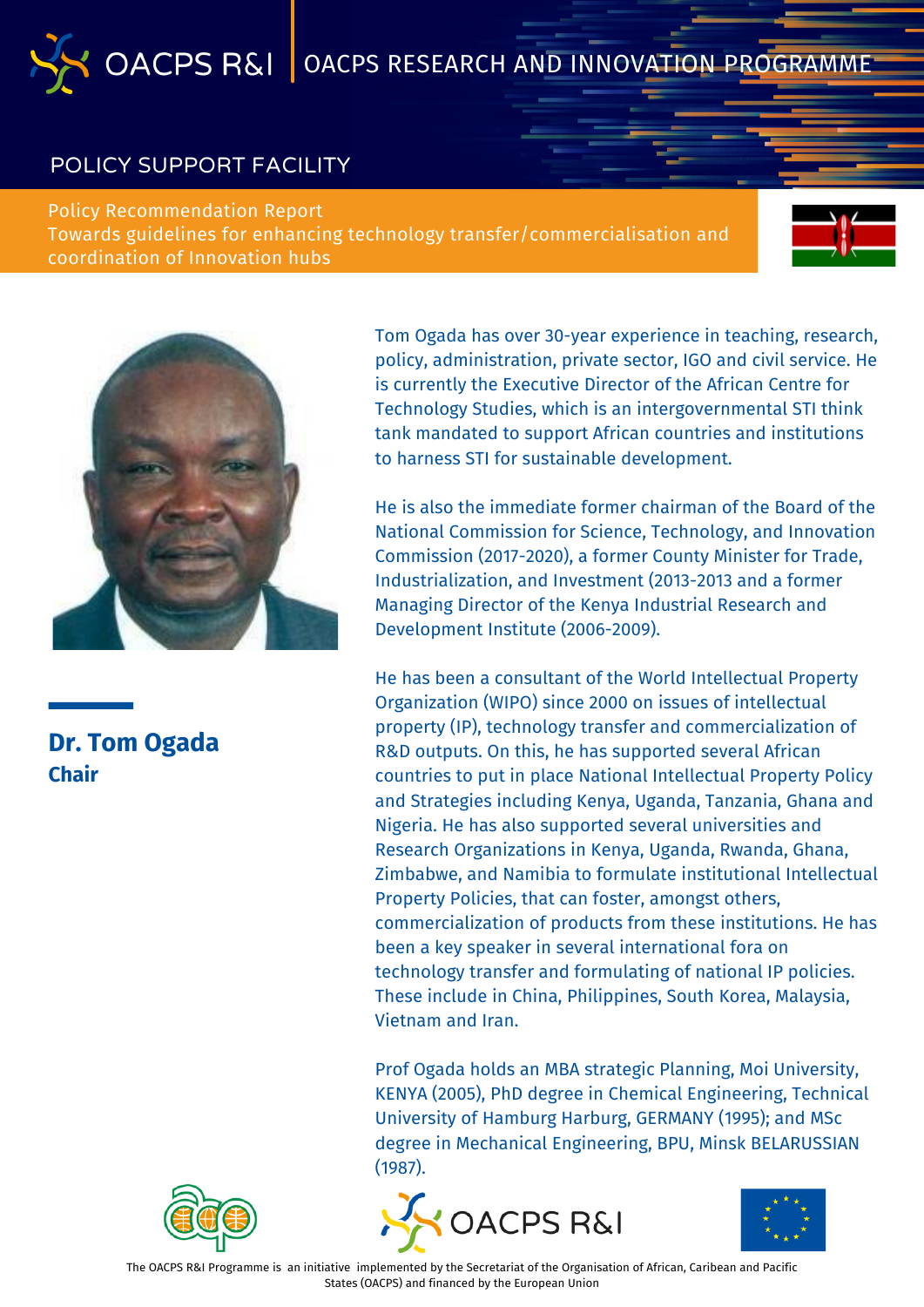#### POLICY SUPPORT FACILITY

Policy Recommendation Report Towards guidelines for enhancing technology transfer/commercialisation and coordination of Innovation hubs





**Dr. Jeff Readman Rapporteur**

Dr. Jeff Readman is a consultant working in the fields of technology and innovation management, SME development, economic and social policy, and organization and industry research. He has worked with the private sector, national governments, UNIDO, the ILO, and the EU. He has also developed and managed MBA innovations programs in the UK.

He has led and contributed to several projects that investigated research and innovation (R&I) intermediaries' support systems. He has supported academic and applied research projects in the field of innovation, including sectoral innovation systems and support through research and technology organizations (RTOs) and knowledge-intensive business services (KIBS). He also supported new business start-ups and innovation incubation centres through training, coaching and mentoring activities. He is the author of several publications on R&I intermediaries, including insights on emerging good practices.

He has also worked extensively on organizational and policy support for global value chain programmes in the manufacturing and service sectors. These projects have focused on upgrading practices, skills development, the role of technology and improving the business support environment.

Recently, he was the Manufacturing and Labour Workforce Expert for a Technical and Vocational Education and Training (TVET) Workforce Blueprint Project for the Government of Kenya. This project included policy recommendations to advance workforce digitalization and widen participation of women and people with disabilities in manufacturing.





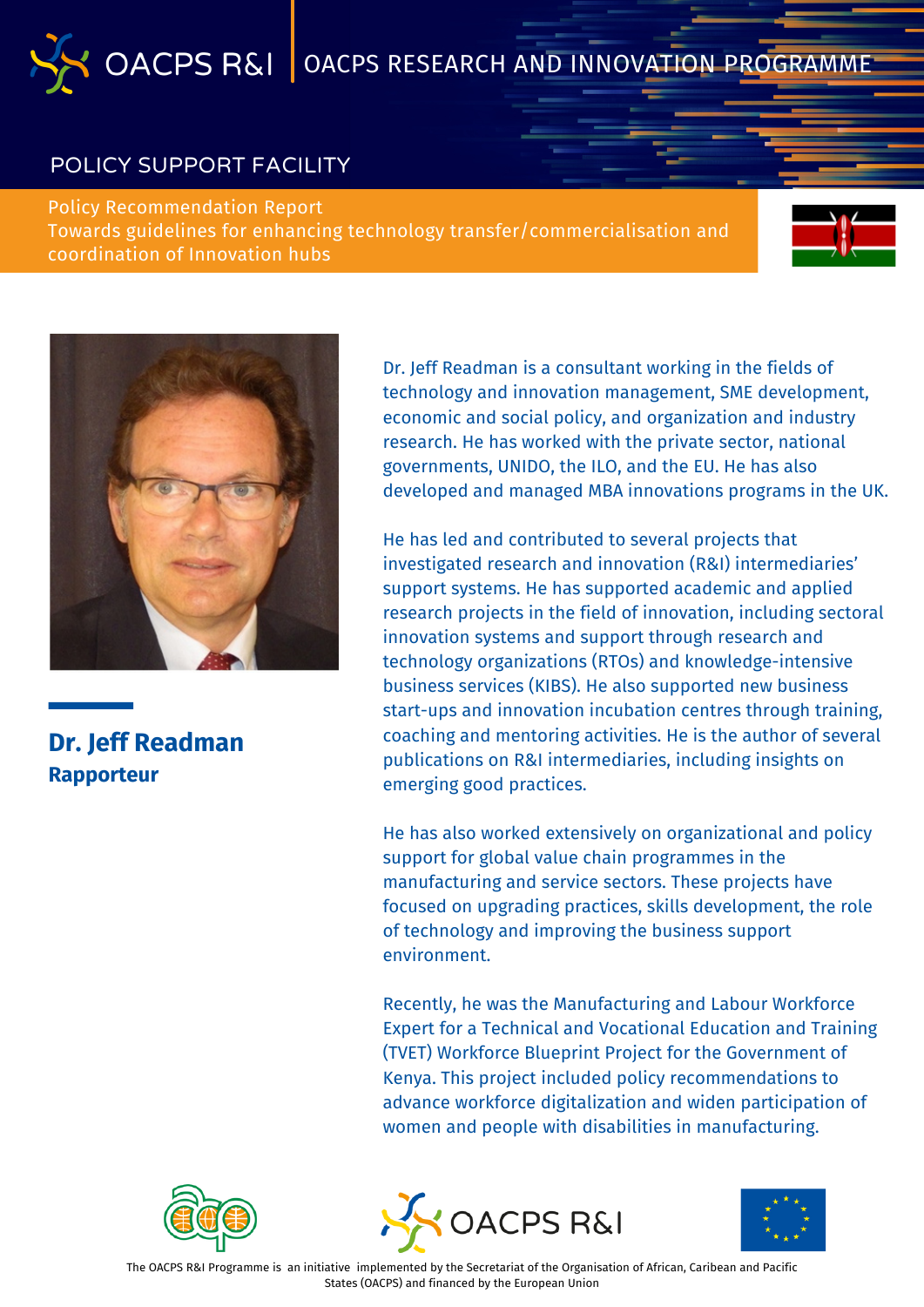#### POLICY SUPPORT FACILITY

Policy Recommendation Report Towards guidelines for enhancing technology transfer/commercialisation and coordination of Innovation hubs





**Dr. Ramika Bansi Expert**

Dr. Ramika Bansi is an Intellectual Property (IP) Specialist at the Durban University of Technology. She has over 20-year experience in the field of IP, teaching, research, policy and administration.

She was the 2014 Howard Bremer Scholarship recipient, presented by AUTM, awarded to professionals who bring creativity and innovation to the commercialization profession.

Her doctoral study concentrated on the Commercialization of Innovation. She is presently conducting research on universities' efforts in increasing entrepreneurship and generation of 3rd stream income. Her passion for IP & Commercialization has been evident by published articles and conferences presentations. She has conducted in-depth research on the merits of various commercialization models.

Dr. Bansi contributed to nurturing the cooperation of the Triple Helix Model. She believes that low technological capacity in terms of both human capital and infrastructure, and limited awareness on the benefits of R&I in academia, industry and governments require reform for commercialization success to become apparent.

She believes innovation transformation and commercialization efforts cannot make up for inefficient national innovation systems. Hence, government's investments in R&D have not generated the anticipated return in some countries. Therefore, the execution of funded projects is imperative to increase research competitiveness. Dr. Bansi advises that focused attention on R&I policies with strong ecosystems provides performance indicators for increased success.







The OACPS R&I Programme is an initiative implemented by the Secretariat of the Organisation of African, Caribean and Pacific States (OACPS) and financed by the European Union